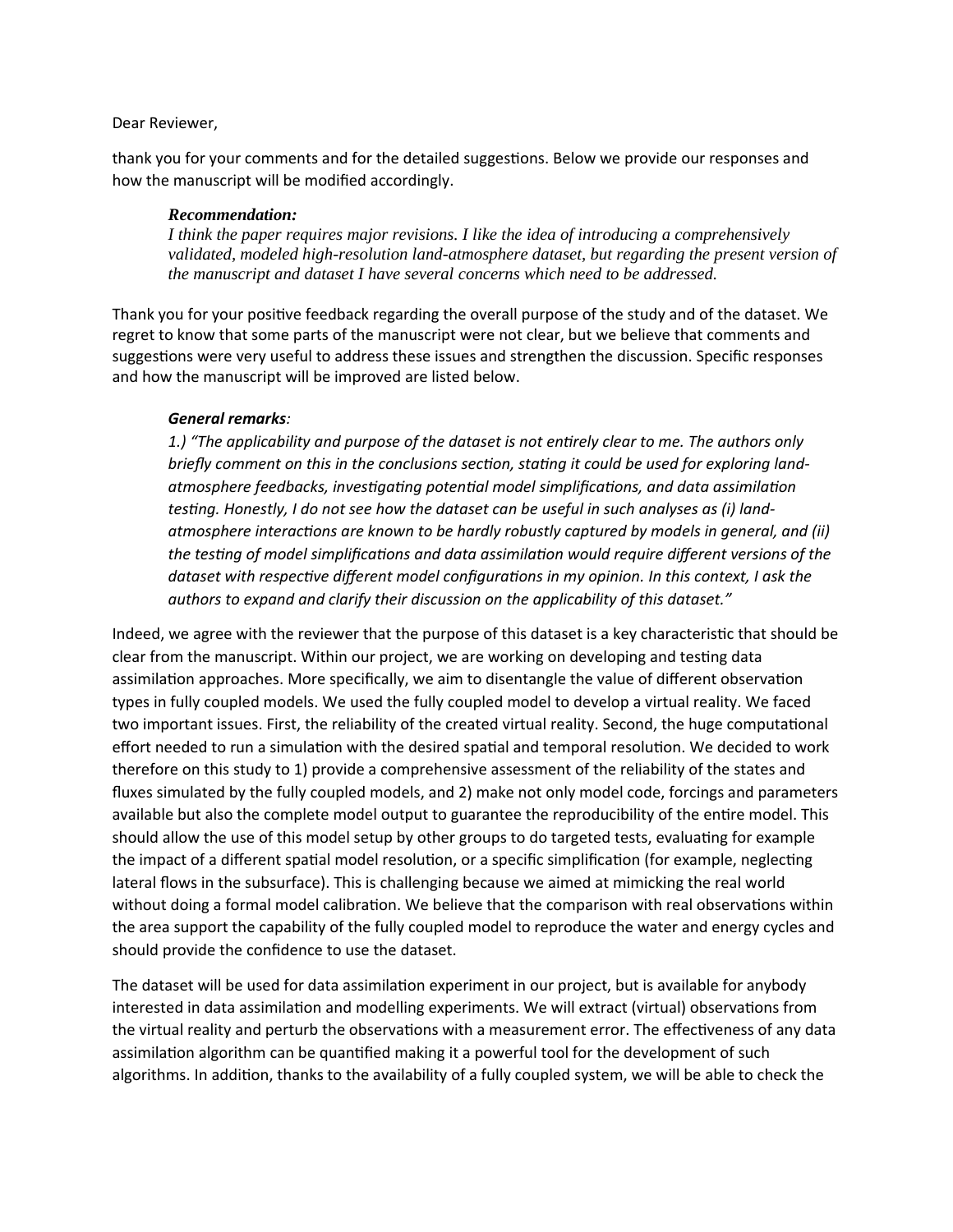effect of assimilating observations in the different terrestrial compartments (e.g., assimilating groundwater level data and check effect on land-atmosphere fluxes like evapotranspiration).

In addition to this primary purpose, this dataset can be exploited for model simplification, to test reconstruction methods or define monitoring networks. Examples from our work are listed:

Baroni, Gabriele, Bernd Schalge, Oldrich Rakovec, Rohini Kumar, Lennart Schüler, Luis Samaniego, Clemens Simmer, and Sabine Attinger. "A Comprehensive Distributed Hydrological Modelling Inter-Comparison to Support Processes Representation and Data Collection Strategies." *Water Resources Research*, January 17, 2019. [https://doi.org/10.1029/2018WR023941.](https://doi.org/10.1029/2018WR023941)

Lv, Shaoning, Bernd Schalge, Pablo Saavedra Garfias, and Clemens Simmer. "Required Sampling Density of Ground-Based Soil Moisture and Brightness Temperature Observations for Calibration and Validation of L-Band Satellite Observations Based on a Virtual Reality." *Hydrology and Earth System Sciences* 24, no. 4 (April 17, 2020): 1957–73. [https://doi.org/10.5194/hess-24-1957-2020.](https://doi.org/10.5194/hess-24-1957-2020)

Haese, B., S. Hörning, C. Chwala, A. Bárdossy, B. Schalge, and H. Kunstmann. "Stochastic Reconstruction and Interpolation of Precipitation Fields Using Combined Information of Commercial Microwave Links and Rain Gauges." *Water Resources Research* 53, no. 12 (2017): 10740–56. [https://doi.org/10.1002/2017WR021015.](https://doi.org/10.1002/2017WR021015)

In Baroni et al. (2019) a similar dataset created with TerrSysMP is compared to a distributed, conceptual-based hydrological model. The comparison was able to identify where and when simulations yielded similar results (and as such the simplified model could be used instead of the complex one) and where differences emerged (and as such identifying the need of model improvements and measurements). In Lv et al. (2020) the virtual reality was used to identify optimal sampling strategies for capturing soil moisture dynamics at a desired accuracy and precision. This is a basis for designing costefficient monitoring schemes. Haese et al. (2017) introduced a method to reconstruct precipitation fields combining precipitation measured by rain gauges and commercial microwave links. The synthetic dataset allowed the comparison of the reconstructed fields and its estimated error against the virtual truth. These are just few examples of how the data set can be used to test different methods or modeling strategies.

In addition, it is important to point out that indeed land-atmosphere feedbacks are difficult to capture by models. The advantage of our coupled modelling approach is that we replace the hydrology of the land surface model CLM3.5 with an approach where lateral subsurface flows (soil and, especially important, groundwater) are considered as well, and also lateral flows along the land surface (streams). As such, it is a state of the art model for representing land-atmosphere interactions, especially for the water and energy cycles. We agree that using CLM3.5 instead of CLM5.0 implies that the representation of vegetation and biogeochemical cycles in land-atmosphere interaction it is not the best we can do at the moment. However, a coupled land-atmosphere model using CLM5.0 and at the same time a full subsurface hydrology including lateral flows is not available yet.

We will add all these clarifications as to how we want to use this dataset ourselves and how other people can use it in the new version of the manuscript. We will clarify this in the introduction of the manuscript.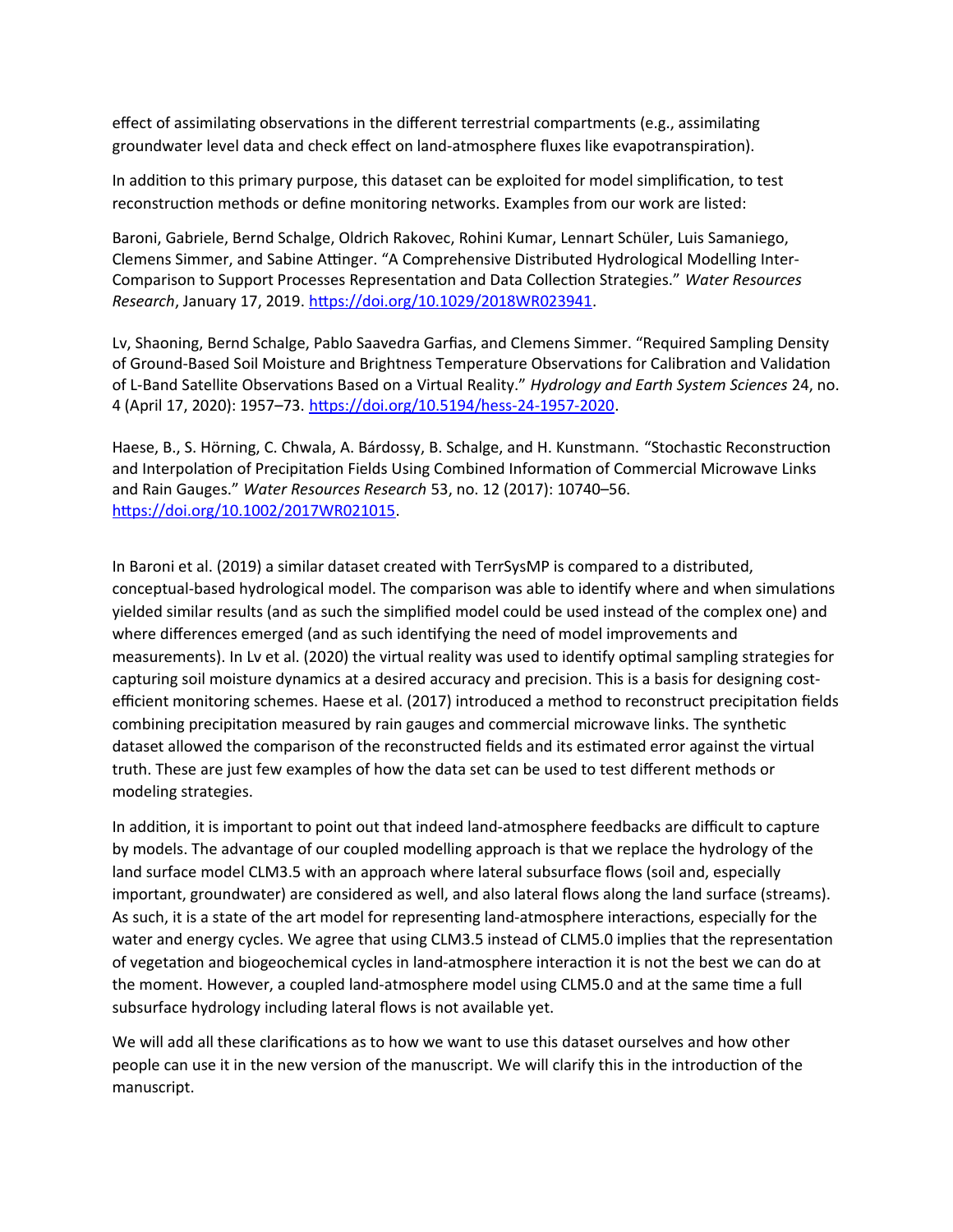*2.) "CLM3.5 is used here as land surface model. This is outdated. By now, CLM5 is clearly more advanced in terms of simulating processes related to vegetation and hydrological dynamics at the land surface (Lawrence et al. 2019)."*

We agree that CLM has seen several improvements in the last years. Accordingly, an updated version of TerrSysMP with CLM5 is also in development and being tested. However, it is important to note that the upgrade to CLM5 would have only small impact on the dataset presented and discussed in this study. The main reason is that the hydrology including overland flow and lateral water flows in the subsurface including the representation of groundwater are being replaced by ParFlow. So the simplicity of CLM3.5 in that regard is not an issue. In addition, other CLM5 improvements, such as C and N cycles are not the focus of our dataset. For these reasons, while we agree that the use of CLM3.5 could be seen as outdated, the actual dataset created with the coupled modelling system is not, given the mechanistic representation of the terrestrial water cycle. We will better clarify this in the revised version of the manuscript.

*3.) "Throughout the manuscript there are various inaccurate statements limiting the reproducibility of the model simulation (e.g. 'increased by about', 'increased by approximately', 'set considerably higher', 'needed to be increased from its standard values', various pedotransfer functions used without explaining criteria, see also respective specific comments below). More information needs to be provided in each of these cases to ensure the reproducibility of the entire analysis, either in the manuscript or in an appendix."*

We will improve the description with more details in the appropriate sections in a revised version of the paper. We want to point out that the forcing and namelist files are part of the dataset as supplementary files, so the exact setup of our models can be re-created easily. A better link to them also within the text will be provided in the new version of the manuscript.

*4.) "There are several arbitrary choices made throughout the study which need to be (better) motivated. This includes modifications of the modeling setup of which the purpose is not clear or the magnitude is arbitrary (e.g. 20% increase of sand fraction, ignoring of karst layers, conceptualization of alluvial layers as gravel and bedrock layers including the assumption(s) of values for various involved parameters, modifications of the LAI data). When making these modifications to adapt the model behavior in particular respects (more sandy soils to enhance infiltration) it should be kept in mind that even if the particular purpose is fulfilled, the landatmosphere system is highly interconnected such that unforeseen side effects can occur. Further, the arbitrary choices include the approach(es) used to validate the modeled dataset (e.g. spatial averaging of model data across 25 grid cells for validation of atmospheric boundary layer characteristics, seemingly random time intervals of the soil moisture, evapotranspiration and runoff validations)."*

Our aim was to generate a virtual reality for the atmosphere-land surface-subsurface system which is close to the reality. Therefore, a detailed comparison with measurements was made. It is usual in land surface and subsurface modelling that systematic deviations occur between model simulations and measurement data, which are related to specific parameter settings. It is therefore not surprising that we also find these systematic deviations, and in order to reduce these systematic deviations we made some additional adjustments: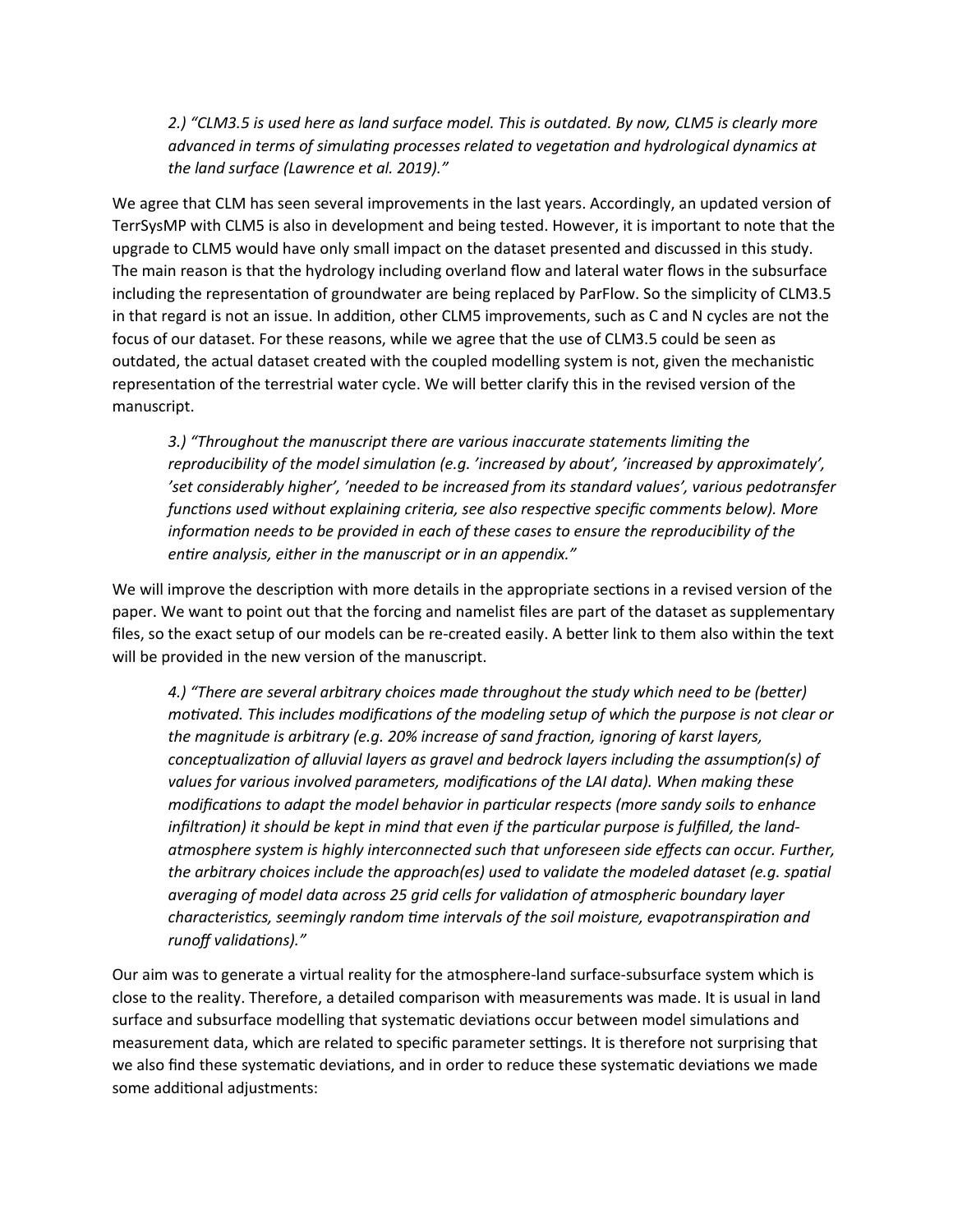- 20% increase of sand fraction: preliminary simulations with the model showed a wet bias related with too high soil moisture and groundwater levels by using the soil parametrizations derived by the original soil map. This wet bias has been detected in many other studies using Parflow or similar hydrological models (Shrestha et al., 2015, 2018) and it is generally attributed to the need of effective parametrizations that account for the spatial resolution of the model (see also discussion in the manuscript on that topic). Usually, few specific hydraulic parameters like the hydraulic conductivity or the Van Genuchten n value are modified to account for that. However, we found that these changes would create some inconsistencies in the modelling settings. This is specifically true in our coupled modelling framework due to a strong dependency between thermal and soil hydraulic properties. For this reason, instead of increasing a single specific parameter like e.g., hydraulic conductivity to account for effective model resolution, we decided to change the texture percentages. Accordingly, by applying pedotransfer functions to estimate hydraulic and thermal parameters, all the soil parameters are modified consistently. In the specific, the increase of the sand percentage of 20% has been applied to increase the soil infiltration capacity but to minimize the change in the soil classes detected in the original soil map.
- Elimination of karst. Karst cannot be represented well in standard hydrogeological models. We prefer not to claim that we can model karstic areas well with this approach.
- Conceptualization of alluvial layers as gravel and bedrock layers. Even though the Neckar river valley is (with some exceptions) quite narrow and has rather small alluvial layers, we found that alluvial layers needed to be introduced to increase subsurface water flow and reduce soil moisture contents in river valleys. This can be considered an additional calibration step to simulate groundwater levels and soil moisture contents closer to reality.
- Modification of LAI-data: this was done to remove bias from remotely sensed MODIS-data especially for winter time. This larger bias of MODIS-data is for example related to snow covered needleleaf forests.
- Spatial averaging of model data across 25 grid cells for validation of atmospheric boundary layer characteristics. This is done because we only considered the most dominant land-use type for a grid cell. However, in reality we would have a mix of several land use types and by choosing 25 grid cells we can consider this in our analysis.
- Time intervals for soil moisture, evapotranspiration and runoff validations. For each of the mentioned variables we want to show the most important aspect of the modelled behavior and we selected the periods accordingly. For river discharge showing we selected three years with relevant differences in the weather conditions (wet and dry periods). Some specific results are shown for one year as example to visualize the river discharge under changing seasonal conditions. Please also note that there is an error in the text where the time period mentioned is not the same as the one shown in the figure, this will be corrected. As for ET we show a basic analysis of the relation between ET and groundwater level and then show a selection of representative gridpoints to explain the observed behavior. ET and near-surface soil moisture react very fast to rainfall events and thus a smaller time interval is needed to analyze this. In addition, the chosen soil moisture time interval is related to the frequency of satellite overpasses.

These clarifications will be made in the different sections of the new version of the manuscript.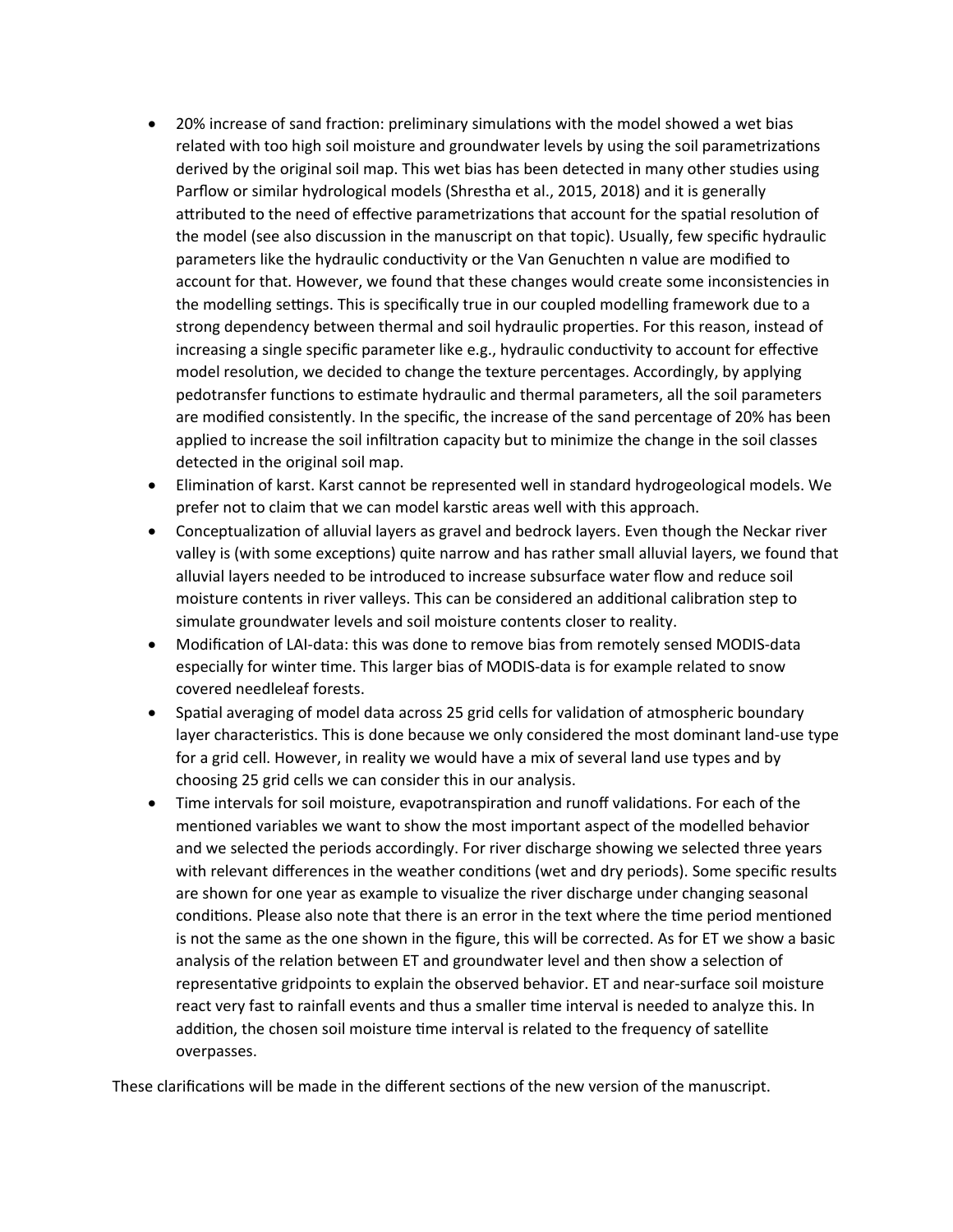*5.) "Soil types are an important ingredient for hydro-climatological model simulations. The downscaling-based derivation of soil types in this study is (i) difficult to understand and (ii) contains several assumptions which are not motivated, among which are the amount of considered 1995 locations, the 20% increase of sand fraction (see above), the choice of an exponential model, the choice of conditional co-simulation versus kriging, the focus on first three soil horizons (first means uppermost I guess?). I wonder what is the impact of the choices made here on the final dataset?"*

We thank the reviewer to give us the opportunity to provide more details regarding the generation of the soil types. Indeed, the method to downscale the original soil map underwent several tests. Some of them have been described in (Baroni et al., 2017). We have referred to that paper also within the manuscript, but we summarize below the main steps for the sake of clarity.

The original soil map with necessary data for running the model is quite coarse with the areas of most of the soil polygons above 20 km2 (Figure 1).



Figure 1: original soil map of the area. Please note that these figures do not represent the entire domain of the VR1 but they are reported only to show the main characteristics.

Based on that, different methods have been tested and compared to the new so-called conditional point method (CPM). The results are depicted in Figure 2.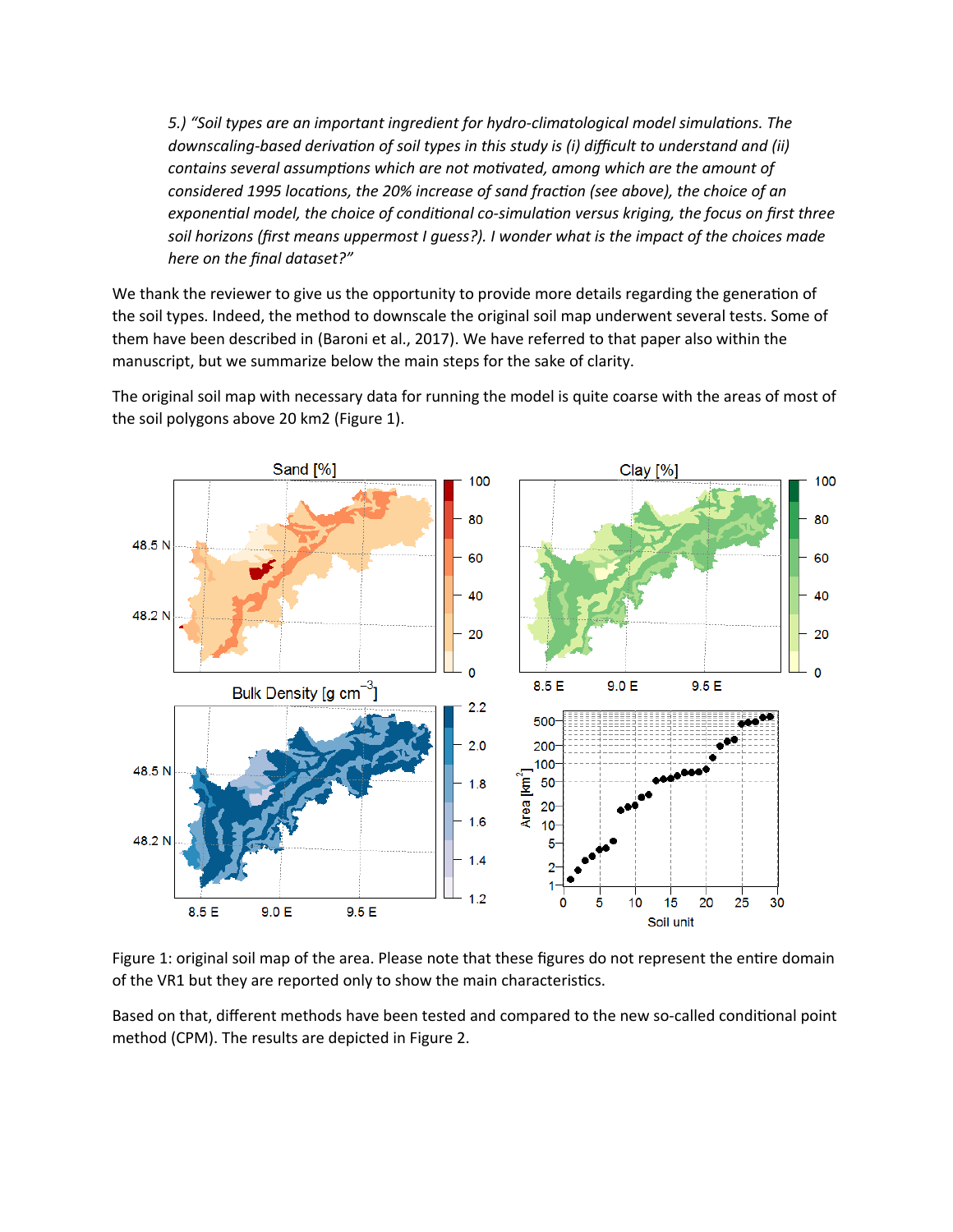

Figure 2: soil clay map created with different methods. From left: random error (RE) method where nominal value of each soil type has been perturbed, spatially correlated (SC) method where a spatial random variable has been superimposed to the original soil map (black line) and, conditional point (CP) method where conditional points are extracted and used in the conditional simulation.

The results showed that the CP method introduces uncertainty only at small spatial scales while the longer spatial patterns are preserved without sharp changes between the soil units. For this reason, this method has also been selected within the present study. Please also note that we did not consider the kriging approach as kriging removes small-scale variability which was considered an important feature to be considered in the dataset and coupled modelling.

The conditional point CP method is described in the next Figure 3.



Figure 3: sketch of the method to downscale the soil map (a transect is depicted as example)

Starting from the original soil map, (step C1) soil samples are selected, (step C2) a variogram model is fitted and (step C3) a conditional simulation is created. In total 1995 locations have been used to mimic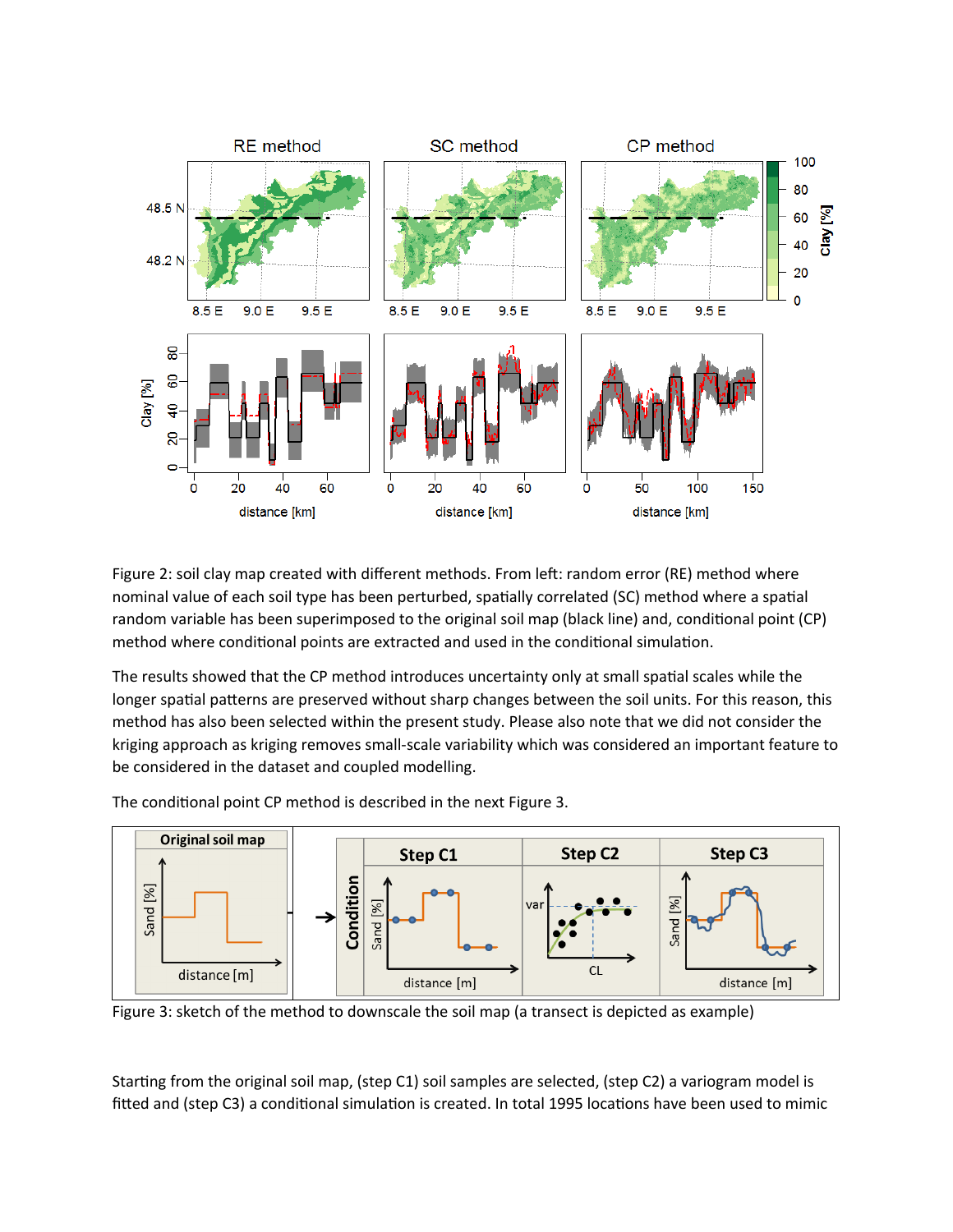a realistic number of soil samples that can be collected for creating a soil map. More specifically a density of 1 sample per 5 km<sup>2</sup> is used. Some tests conducted for different sampling densities did not change the results significantly. The procedure will be discussed in greater detail in the new version of the manuscript. In contrast, the selection of the variogram model did not underwent a detailed analysis but was selected to provide a stronger short scale variability in contrast to the Gaussian variogram. This will be also acknowledged in the new version of the manuscript. Finally, the use of the first upper soil horizons has been considered because they represent the main soil horizons of the root zone (horizons A, B and C). Additionally, the use of only the first three horizons allowed us to have a variable soil depth under which we imposed the rocks. The original soil map provides more soil layers which would have resulted in a uniform soil depth of 2m.

As previously discussed, all these features have been selected after several tests conducted with the fully coupled model or with simpler configurations (not coupled, short period, limited areas), finally resulting in more realistic dynamics. We did not completely evaluate the impact of all these decisions on this dataset. This would require a detailed sensitivity analysis that is beyond the scope of the present study and also not feasible from the computational point of view. Still, we thank the reviewer for the comments and will clarify these aspects of the simulations in the new version of the manuscript.

*6.) "The validation of the model simulation in terms of evapotranspiration is very limited. While it is reassuring that the ET and groundwater dynamics are broadly coupled according to expectations this is not a quantitative assessment. The modeled ET could instead (or additionally) be compared with state-of-the-art evapotranspiration datasets such as GLEAM (Martens et al. 2017) or FLUXCOM (Jung et al. 2019) at larger spatial scales."*

We have limited the scope of the ET analysis since a general analysis of how TerrSysMP performs with respect to ET was already done (Shrestha et al., 2017 https://doi.org/10.1016/j.jhydrol.2018.01.024). Since our land surface is different from the real land surface (the land-use is similar, but restricted to a dominant land use type per gridcell and LAI is fixed without interannual variability) a comparison to any real world dataset would be biased and it would be very hard to figure out if the differences seen in the analysis are due to the difference in land-use, neglecting inter-annual variability or differences related to the model biophysics. In addition, the datasets GLEAM and FLUXCOM are not measured values, but also affected by strong model assumptions (GLEAM) and/or interpretation (e.g., energy balance errors at ECsites) and interpolation (for FLUXCOM) of data.

*7.) "I like the comprehensive validation of the dataset in terms of several variables - an overview table summarizing the determined strengths and weaknesses would be helpful for users I think."*

Thanks for the suggestion. We will add such a table to the manuscript.

*8.) "There are too many figures in my opinion, diluting the main messages. Figures 3-5, 7, 14, 17 could be moved to supplementary, and Figures 9 & 10 could be combined."*

We will reduce the number of figures and move to supplementary. Please note that there are also many specific comments for the figures, automatically leading to a reduction in the number of figures as suggested.

**Specific comments**: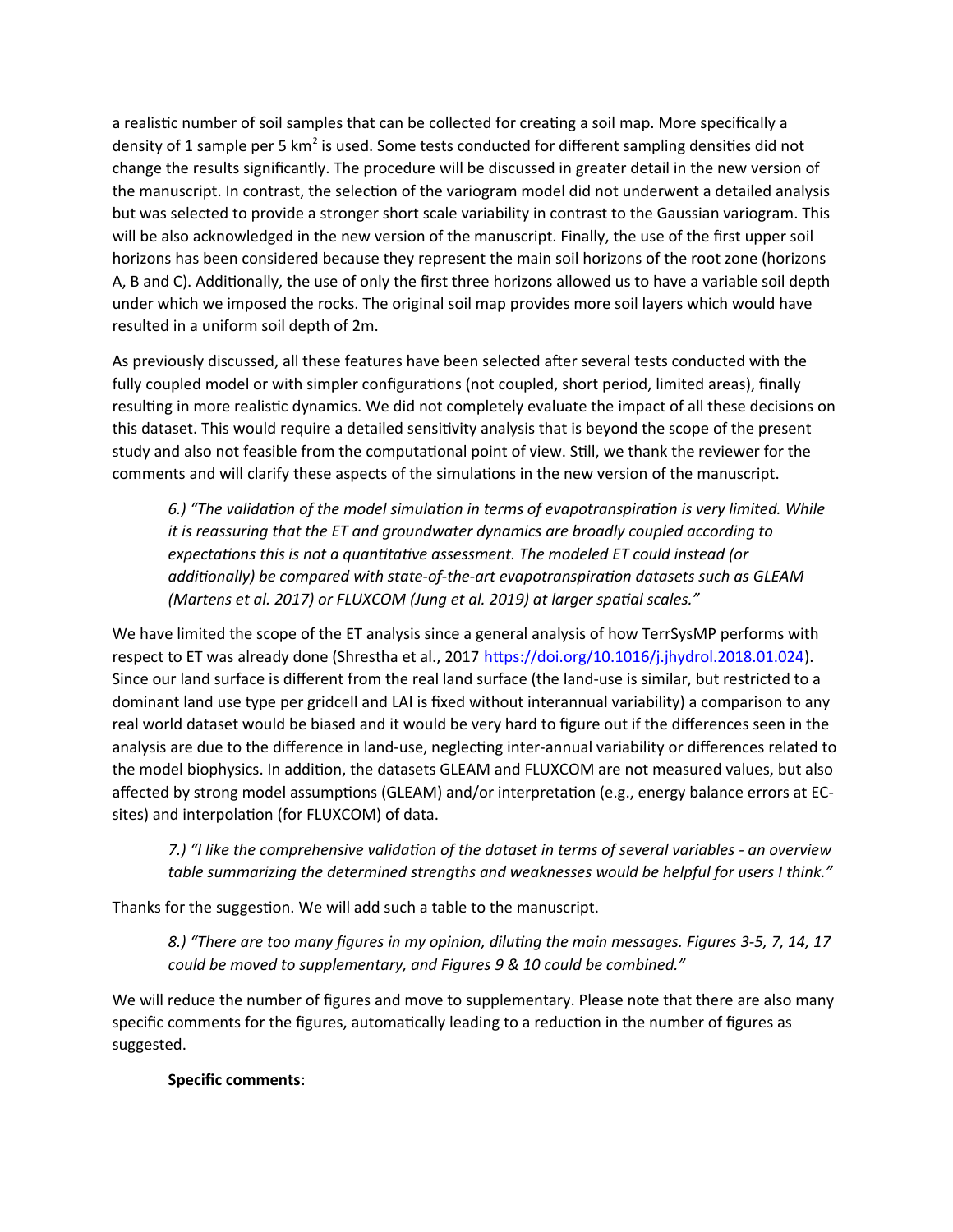"line 75-78: you do not aim to reproduce to observed catchment dynamics but still validate the model in some respects - this seems contradictory to me; what is the aim here if not validating the model against observations? how useful is a modeled dataset for the community if is not resembling observations?"

The aim of the validation was to show that the model system, despite its simplifications, is still able to simulate all the important core processes adequately. Therefore, we compared many of our output variables to observations to see if we had large biases or other undesirable behavior by the choices of our setup. However, a full reproduction of all measurement data is not possible as this requires the calibration of an integrated atmosphere-land surface-subsurface model, which still has not been documented in the literature. In summary, we want to check that systematic biases are small, but are concerned with random deviations between model and measurements.

"lines 139 & 145: the chosen time period and simulation catchment/area are not motivated"

We have chosen the Neckar because it has varying topography and land-use and typical central-European climate. A further motivation to choose the Neckar catchment was that groundwater levels are relatively high so that groundwater-atmosphere feedbacks are more likely and prominent in this catchment. We wanted to have a long simulation time period while still having boundary data from a convection-permitting model since our domain is rather small and a huge boundary zone would have been needed if forcing from a coarser model was used. 2007 was thus the first year we had access to such a forcing and was chosen as the start of the simulation for that reason alone. In the revised version of the paper we will clarify these points better.

"line 172: please give more information on the 'software restriction'"

This restriction was actually a combination of software and hardware. The machine we used was optimized for using many relatively slow cores. As such the only way to run the simulation was to use many cores at a time. As the number of grid cells increases so does the number of cores and at a certain point the model would no longer run. We never found the root cause but the result was a limit to the domain size in terms of grid cells. Disabling I/O did increase the limit before the model would stop running but doing so is obviously not feasible. We strongly believe that this issue was related to the specific setup of the computer we used and is likely not to occur on more modern machines with higher per-core performance.

"lines 194-197: in the abstract of the Tian et al. 2004 paper I found "On average, the model [...] overestimates FPAR over most areas in the Northern Hemisphere com- pared to MODIS observations during all seasons except northern middle latitude summer." "The MODIS LAI is generally consistent with the model during the snow-free periods..." which makes me wonder why the authors modify LAI in summer? Further this could create jumps in the LAI time series from May-June and August-September. More importantly, you state here that LAI is used "for the year 2008". Does this mean there is no interannual vegetation variability? This would affect evapotranspiration and thereby many related variables and would need to be stated as a serious shortcoming."

Since we do not use MODIS land-use but CORINE, we had to re-map the MODIS observations to the CORINE land-use map. As such you would have a range of values for each land use type. We wanted to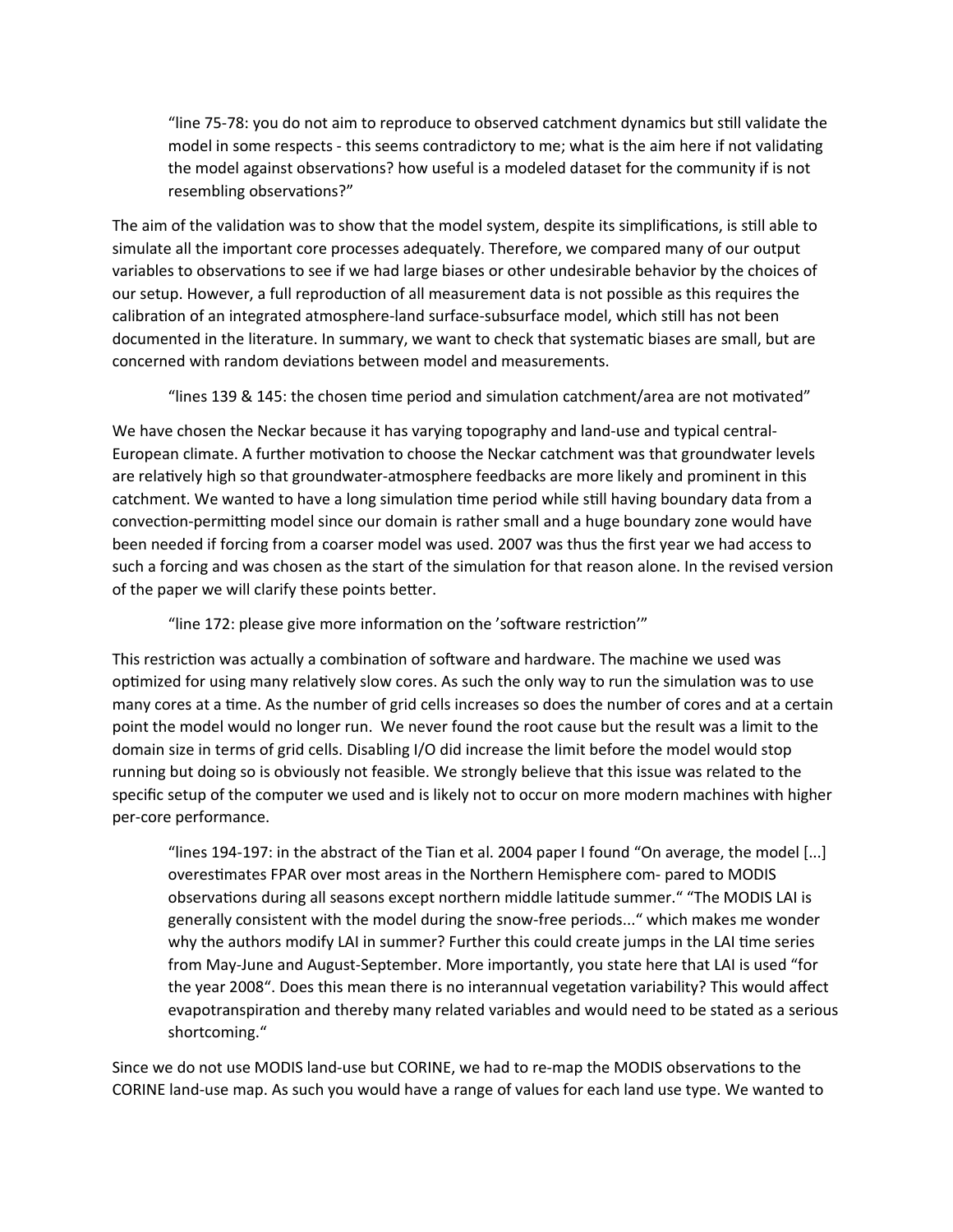keep things simple and used just one value for each land use type at a given timestep. So, for the summer we chose values from the upper end of that range while only larger changes were made to LAI for needle leaf trees in winter. There are no jumps in the dataset. All years have the same LAI-cycle, so there is no interannual variability. We will acknowledge this in the revised version of the paper.

"lines 239-240: 'to avoid the manifold hydrological challenges related to its modeling', please be more specific here, also please comment on the impact of this simplification of the approach on the final dataset"

The most obvious impact is the one of subsurface cave systems. These can be vast while being subgrid scale at the same time. They may only have an impact locally, or be connected to a larger system of caves that can re-distribute groundwater going as far as re-distributing smaller rivers (the Danube sinkhole is one example). They also can go deeper underground than what we are modelling. However, some regions may not be affected by the underground caves if they are not connected to the surface at that point while other regions are greatly impacted. Detailed maps of the cave system are not available. Even if such maps would be available, it would be an enormous effort to implement them or find parameterizations which could replace the karst system. Finally, the impact on the near-surface soil hydrology will only matter locally and for much smaller areas. We argue that including karst areas is beyond the scope of this study given the huge amount of time needed to represent karst systems adequately in the subsurface. In addition, a deeper vertical extent of the model domain would be needed as well. We will provide a clearer formulation in the revised version of the paper.

"line 245: if these alluvial bodies are so relevant, why does this study use datasets which do not include them?"

The alluvial bodies of the Neckar are very small since the Neckar is most of time confined to a rather narrow valley. With our rather coarse resolution we are barely able to capture these valleys accurately. The soil map, which we used as basis for our soil hydraulic properties, did not contain these alluvial bodies, as these bodies are not soil. On the other hand, the geological map is much coarser and does not include these fine structures, although they are from the subsurface flow perspective important. We first tried if we could disregard the alluvial bodies altogether, similarly to the karst features, but found out that this has a large impact even for rather small streams which made it necessary to include them and due to the small size of the valleys our chosen extent of three grid cells is already generous in most locations. We will make in the manuscript some additional clarifications regarding the alluvial bodies.

"line 249: evapotranspiration errors in models can be significant and might be underestimated here"

Previous studies (Shrestha et al, 2017,<https://doi.org/10.1016/j.jhydrol.2018.01.024>) have shown that for a climate as ours transpiration is energy limited. Therefore, any difference to real values would be due to LAI differences. The study also shows that we are likely overestimating ground evaporation due to the resolution effect discussed. That means that our value of 30% subsurface flow is actually a conservative estimate.

"section 4: please discuss for the performed validation analyses how the determined performance of the study dataset compares generally with the performance of other regional climate models in similar hydro-climatic regions"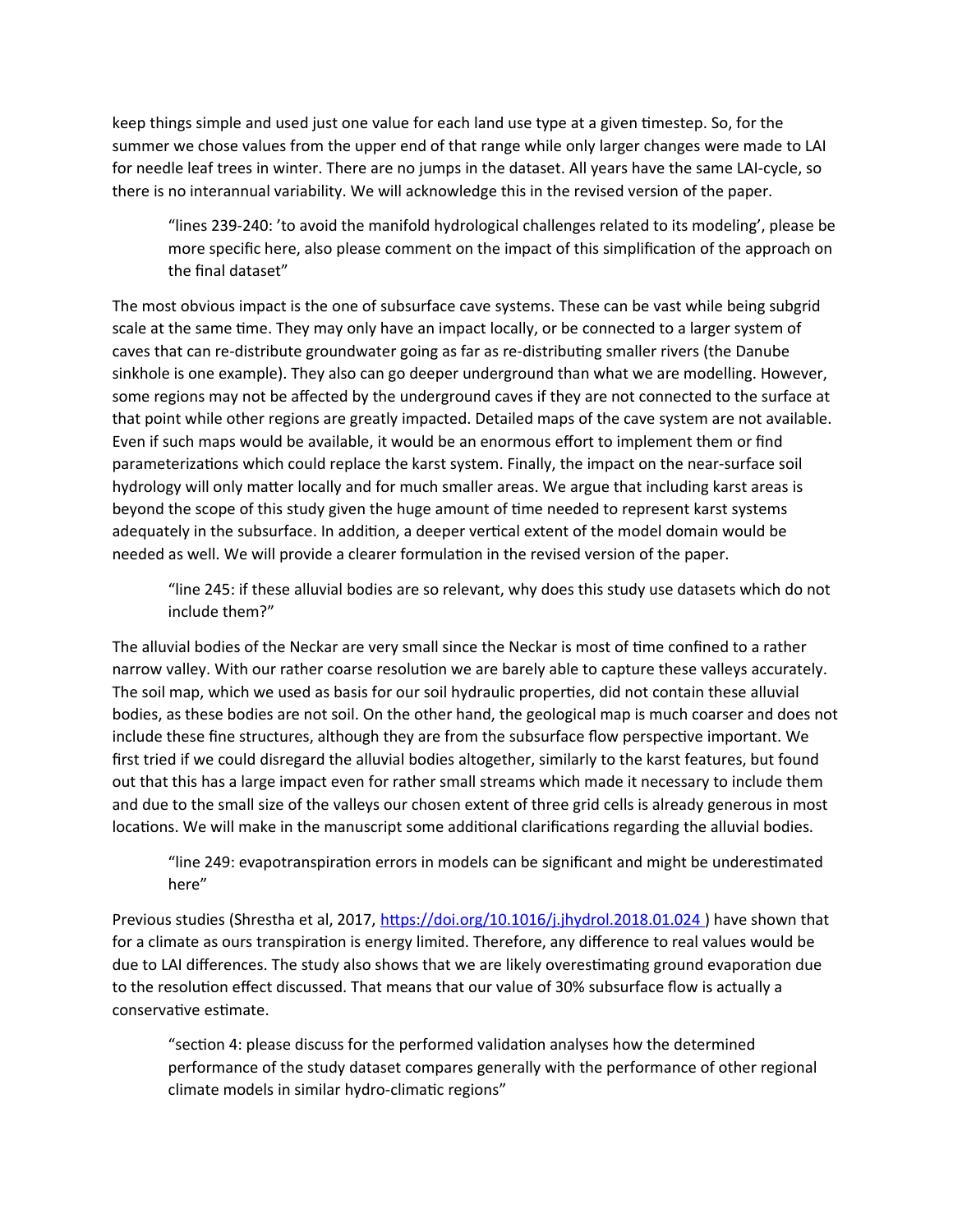This is beyond the scope of this study. We provide all states and fluxes from the subsurface to the atmosphere and a major contribution is that these states and fluxes are also provided for the subsurface, including groundwater levels, groundwater flows, lateral water flows in soils, and river discharge. We wanted that this virtual reality is realistic and not far away from reality, for all those compartments of the terrestrial system. The aim was not a comparison with other RCM´s.

"line 331: the potential (dis)agreement of simulated and actual land cover can be checked using high-resolution land cover datasets such as provided by ESA CCI

While we can check this, the mismatch will remain (and is mostly related to resolution effects and our choice to only use one land-use type per grid cell) and needs to be considered when comparing our results to actual observations. Attributing differences is much more difficult which is why we take the approach to average them out as much as possible.

line 343: how are the temperature standard deviations determined?"

This standard deviation can be considered the mean absolute difference between the observations and our modelled results. This is done for each time of day separately.

"line 367: why not using the ESA CCI soil moisture dataset derived from observations of various satellites for this validation?"

The remotely sensed soil moisture cannot really serve for validation. The simulated soil moisture content will be as reliable as the remotely sensed soil moisture content, so we prefer not to use ESA CCI for validation.

"lines 394-395: I do not really understand why this daily matching is applied here? Also it is not clear how this is done."

The soil moisture overestimation by the virtual reality is largely responsible for the significant bias found when comparing synthetic with real observations of brightness temperature (Figure 15 orange-line). This soil moisture overestimation is not constant along the year, therefore a daily soil moisture correction factor was found in order to apply a correction factor to the soil moisture input for the radiative transfer simulation. As indicated in line 392, the correction factor is found by matching the cumulative distribution functions of soil moisture from virtual reality and satellite retrievals, this correction factor is then used to simulate the adjusted brightness temperature which is shown by black lines and shaded IQR area in Figure 15 a and b.

"lines 447-450: I do not understand how the "fluctuations" are "scaled". Do you divide by the inter-annual standard deviation to obtain normalized anomalies (or z-scores)? If so, please name it this way as the term "fluctuations" is rather unclear."

 The reviewer makes a fair point that this section was rather unclear. For Figure 19b, we simply compare the groundwater observations when the mean over the plotted period is removed, hence all lines in the plot have a zero mean. Apart from that, the figure is not scaled or shifted. For Figure 19b, scaling means that both the magnitude and the mean is manually shifted so that both curves can be compared in the same plot. Therefore, the y-axis on the figure lacks units and we simply talk about a trend. Hence, no formal scaling technique has been used. In a revised manuscript, this section will be better explained.